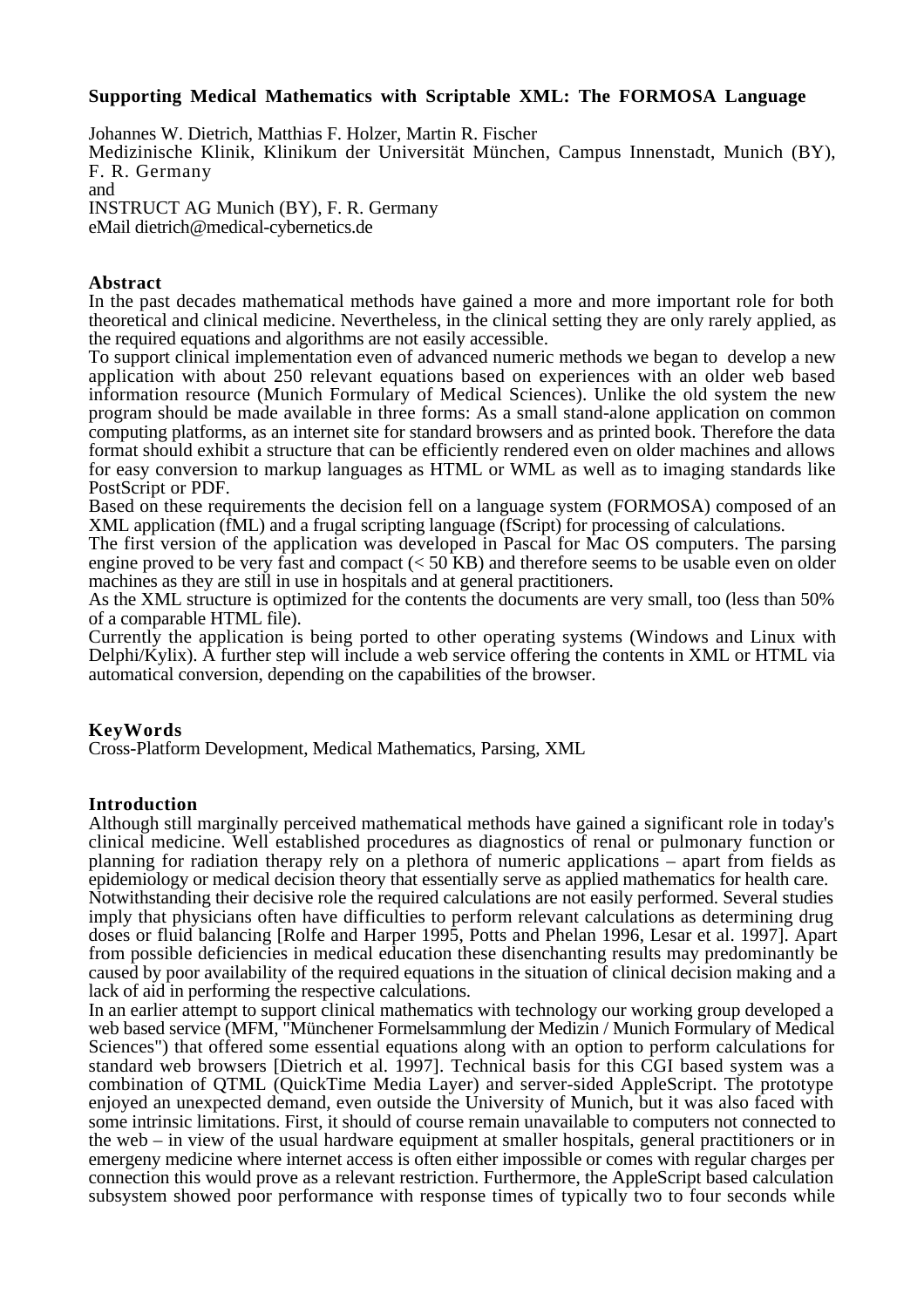running on a fast RISC server – a tribute to the attempt for greater flexibility with server-scripts embedded in the QTML code [for details see Dietrich et al. 1997]. Nevertheless, the data format proved to be not universal enough for all intended uses as HTML, a critical component of the QTML convention, is specialized for web applications and thus separates formatting and content only poorly. Based on these experiences we decided to develop a new program (FORMICA = formulary of mathematics in clinical application) to offer the intended contents in several ways. A stand alone application for common operating systems should be accomplished by a web based service similar to the older system (while trying to avoid some of its shortcomings) and a printed version to provide a booklet with essential equations for clinical practice.

Consequently, we chose to develop a data format flexible enough to be easily converted to standard markup languages like HTML, XHTML or WML or to pre-press imaging standards, e. g. PostScript, PDF or MIF. Additionally, the format should be compact and robust and allow for fast rendering on older machines.

# **Methods**

FORMOSA, the data format for FORMICA, was designed as a duet of an XML application (fML) and a scripting language (fScript). Unlike HTML with its abundance of detailled formatting tags fML focusses on content and shows only a minimum of layout elements – predominantly to include multimedia objects like images or QuickTime-movies into the documents. To allow for re-using the calculation scripts of the MFM precurser project fScript was designed to resemble AppleScript, although it is structured simpler and focusses on mathematics. A formal definition of FORMICA's both braces is reprinted in the annex.

A first running version of the stand alone application has been developed for Macintosh computers with the THINK Pascal environment (version 4.5, Symantec Corporation, Cupertino, Ca., USA).

Following the demonstration of Niklas Wirth's frugal PL/0 compiler [Wirth 1986] the lowest level of the parsing engine has been constructed as a scanner routine (GetCh) that reads in the respective next character from the FORMOSA source (Fig. 1).

"GetCh" serves for a middle level routine (GetSym) that – depending on the current context – either recognizes valid FORMOSA symbols using a fast algorithm to detect the distance of strings or assigns them, should they be newly defined fScript denominators. "GetSym" again is used for a higher level procedure (GetTag) that reads whole tag structures and recognizes both symbols and attributes of XML tags. Other routines using GetCh read either whole text blocks or fScript segments for storing and parsing them if required.

High level routines make use of these services to parse lists, entry blocks or forms written in fML or to interpret fScript code (Fig. 1).

Data entry was realized with a FileMaker Pro Database that allows entering all elements of an equation document including multimedia objects and calculation scripts. In a second step these information is read out via AppleScript to create XML files that can be included as resources in the FORMICA application.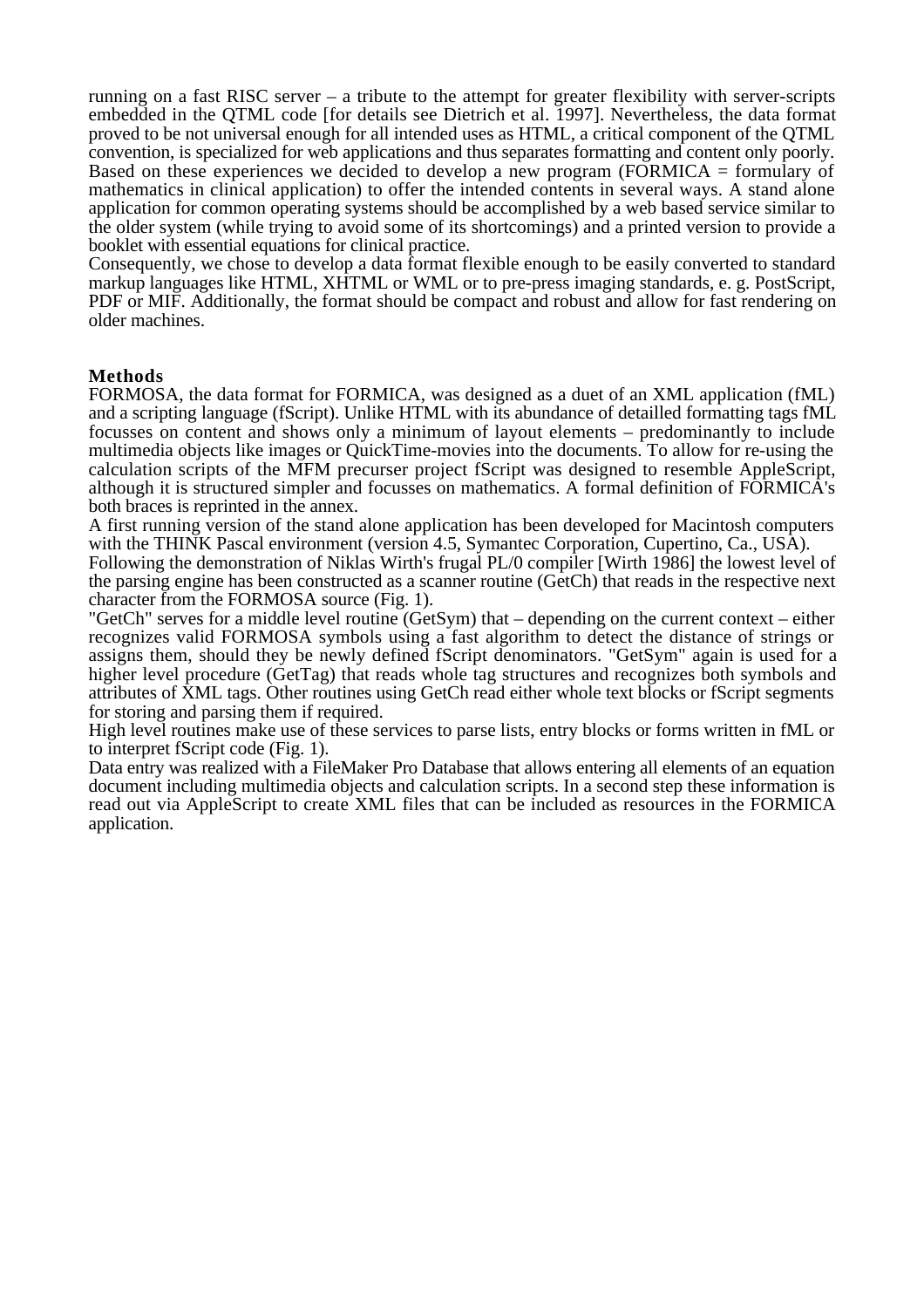

Fig. 1: Cascading module structure of the FORMOSA parsing engine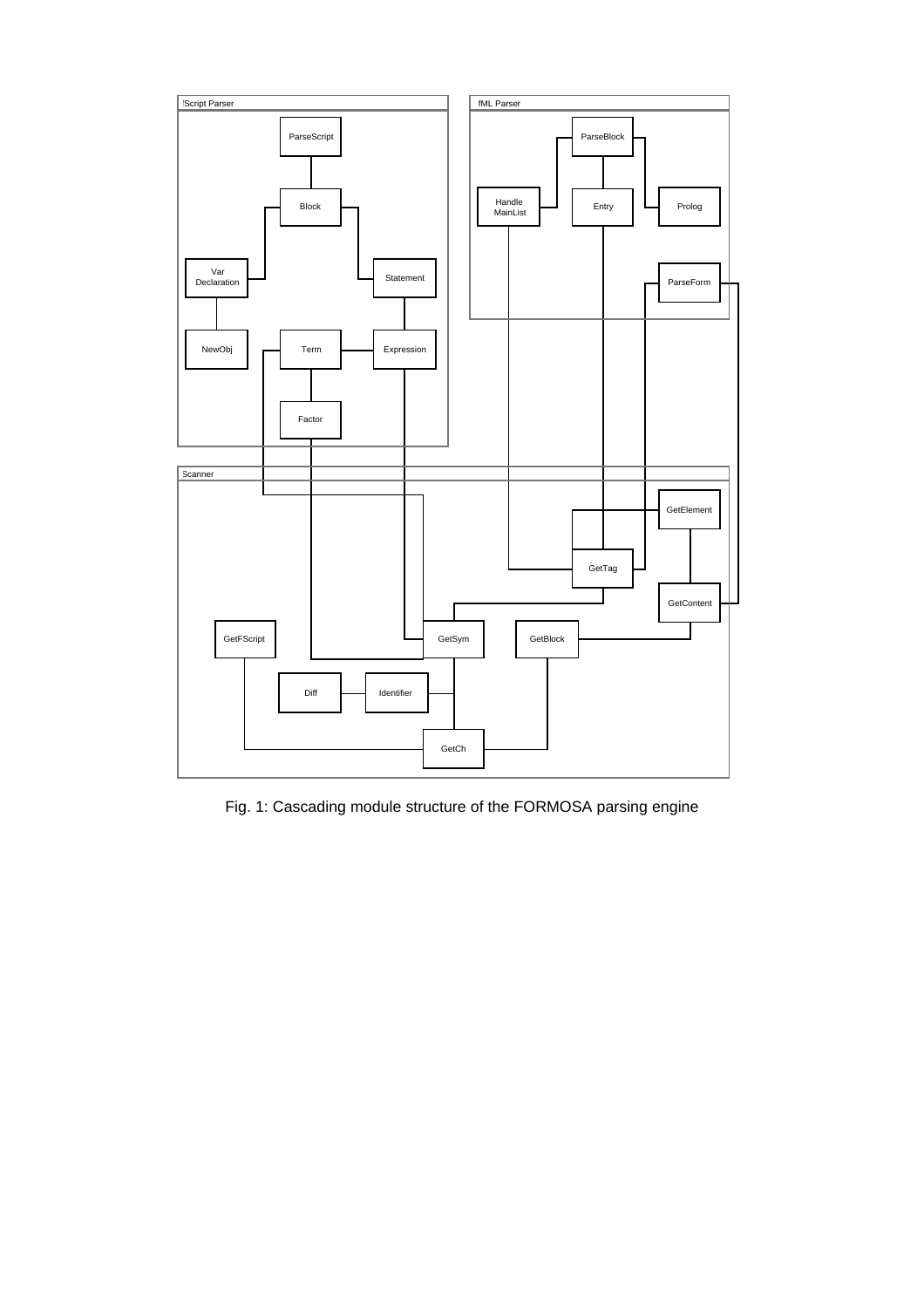#### **Results**

A first version of the FORMICA stand alone application is available in beta state for Apple compatible Macintosh computers (Fig. 2). It runs under Mac OS 6.0.7 through 9, including classic mode in Mac OS X.



Fig. 2: Example of an equation document containing a legend and a calculation tab (see listing 1 for FORMOSA source code).

Listing 1: FORMOSA code for the equation document of Fig. 2:

```
<?xml version="1.0" standalone="yes"?>
<FORMOSA version="1.0">
<ENTRY ID="22">
<TITLE>Kreatinin-Clearance</TITLE>
<WINDOW TITLE ="@TITLE"></WINDOW>
<CONTENT>
<EQN>
<IMG SRC=".:pict:1022"></IMG>
<UNIT>ml/min</UNIT>
</EON>
<MOV SRC=".:moov:1022"></MOV>
<P>C: Clearance, U: Urinkonzentration der Markersubstanz, V: Urinvolumen,
P: Plasmakonzentration (gleiche Einheit wie U), t: Sammelzeit (in Minuten).</P>
<P>Die Clearance hat die Ma&szlig;einheit ml/min. Daher
muß das Ergebnis noch durch die Sammelzeit geteilt
werden. Handelt es sich um 24-Stunden-Urin, wird also durch
1440 Minuten geteilt.</P>
<P>Diese Gleichung kann analog auch f&uuml;r andere
Substanzen verwendet werden, z. B. Inulin.</P>
<IMG SRC=".:pict:2022"></IMG>
</CONTENT>
<SCRIPT>
on docalc()
set c to u*v/p/1440
end docalc
</SCRIPT>
<FORM>
<TEXTFIELD NAME="Kreatininkonzentration im Urin (U)" ID="u">
<UNIT FACTOR="0.0113">g/24h</UNIT>
<UNIT>µmol/24h</UNIT>
</TEXTFIELD>
```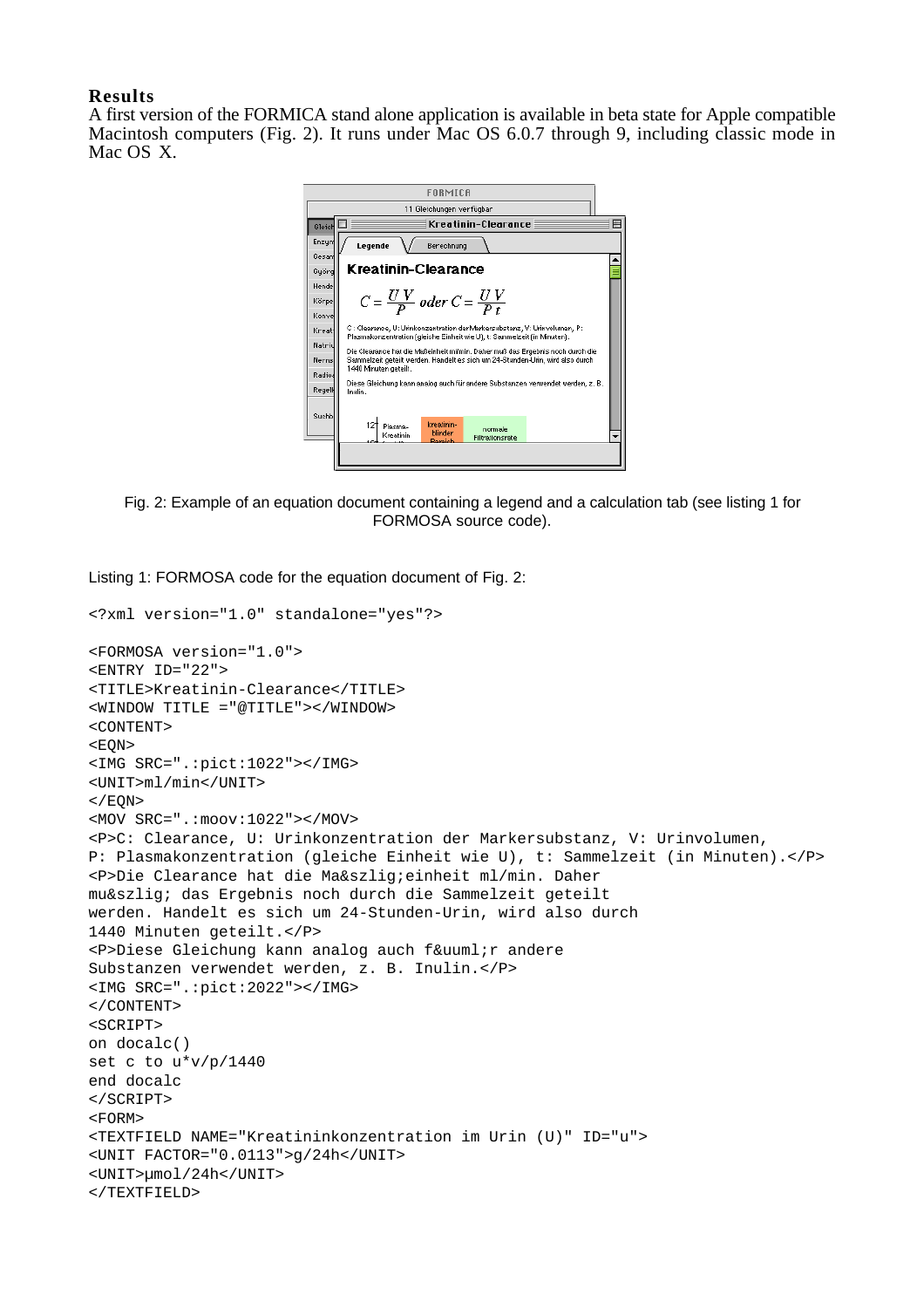```
<TEXTFIELD NAME="Urinvolumen (V)" ID="v">
<UNIT>ml</UNIT>
<UNIT FACTOR="1000">l</UNIT>
</TEXTFIELD>
<TEXTFIELD NAME="Plasmakonzentration (P)" ID="p">
<UNIT FACTOR="1131">mg/dl</UNIT>
<UNIT>µmol/l</UNIT>
</TEXTFIELD>
<REPLYFIELD NAME="Ergebnis:" ID="c">ml/min</REPLYFIELD>
<BUTTON NAME="Berechnen" ONCLICK="docalc"></BUTTON>
</FORM>
</ENTRY>
</FORMOSA>
```
**C** Ablage Bearbeiten

fML's content oriented vocabulary is sufficient to code informational screen cards (see listing 1 and figure 2), forms for calculations and content lists (Fig. 3 and listing 2).

| 258 Gleichungen verfügbar       |                       |
|---------------------------------|-----------------------|
| Gleichung                       | Gebiet                |
| Enzymkinetik                    | Physiologie           |
| Gesamtkörperwasser              | Diagnostik            |
| Györgi-Quotient                 | Diagnostik            |
| Henderson-Hasselbalch-Gleichung | Physiologische Chemie |
| Körperoberfläche                | Diagnostik            |
| Konversionskoeffizient          | Physik                |
| Kreatinin-Clearance             | Diagnostik            |
| Na <sup>+</sup> -Substitution   | Therapieplanung       |
| Nernstsche Gleichung            | Physiologie           |
| Radioaktiver Zerfall            | Physik                |
| Regelkreis O. Ordnung           | Kybernetik            |

Fig. 3: Combined browsing and search window in FORMICA. The main list is built up from the FORMOSA code in linsting 2.

```
Listing 2: fML code for FORMICA's main list:
```

```
<?xml version="1.0" standalone="no"?>
<FORMOSA VERSION="1.0">
<!--Hauptliste-->
<MAINLIST>
<!-- Listenelemente, entry verweist auf den Eintrag -->
<CAPTION><COL1>Gleichung</COL1><COL2>Gebiet</COL2></CAPTION>
<ITEM ENTRY="4"><COL1>Enzymkinetik</COL1><COL2>Physiologie</COL2></ITEM>
<TTEM
ENTRY="2"><COL1>Gesamtk&ouml;rperwasser</COL1><COL2>Diagnostik</COL2></ITEM>
<ITEM ENTRY="5"><COL1>Györgi-Quotient</COL1><COL2>Diagnostik</COL2></ITEM>
<ITEM ENTRY="12"><COL1>Henderson-Hasselbalch-
Gleichung</COL1><COL2>Physiologische Chemie</COL2></ITEM>
<sub>T</sub> T F.M</sub>
ENTRY="52"><COL1>K&ouml;rperoberfl&auml;che</COL1><COL2>Diagnostik</COL2></ITEM>
<ITEM ENTRY="1"><COL1>Konversionskoeffizient</COL1><COL2>Physik</COL2></ITEM>
<ITEM ENTRY="22"><COL1>Kreatinin-Clearance</COL1><COL2>Diagnostik</COL2></ITEM>
<ITEM ENTRY="25"><COL1>Natrium-
Substitution</COL1><COL2>Therapieplanung</COL2></ITEM>
<ITEM ENTRY="52"><COL1>Nernstsche
```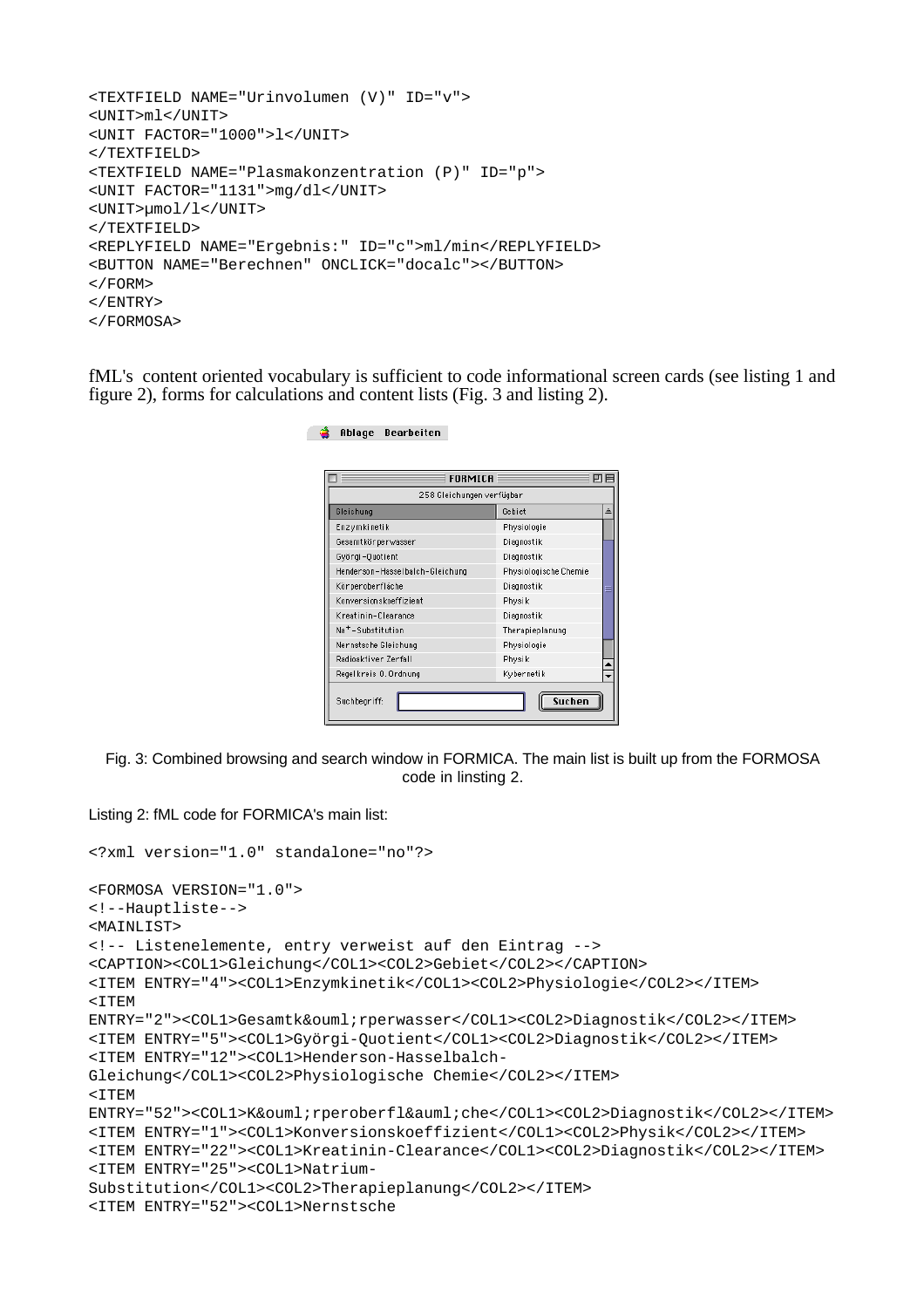```
Gleichung</COL1><COL2>Physiologie</COL2></ITEM>
<ITEM ENTRY="21"><COL1>Radioaktiver Zerfall</COL1><COL2>Physik</COL2></ITEM>
<ITEM ENTRY="9"><COL1>Regelkreis 0. Ordnung</COL1><COL2>Kybernetik</COL2></ITEM>
</MAINLIST>
</FORMOSA>
```
The hierarchical module-structure of the FORMOSA interpreter ensures a reliant parsing engine while keeping it transparent and compact (Fig. 1). With a size of 20 KB the parser is very small. Due to the content oriented XML syntax the FORMOSA documents are very compact, too: All documents showed a size of less than 50 % of the smallest HTML document showing the same functionality. Parsing speed is comparable to rendering HTML documents with a modern HTML browser.

#### **Discussion and Outlook**

The content oriented approach of the FORMOSA language seems to be suitable for efficient coding of heterogenous information containing multimedia elements and calculation instructions. All components allow for easy integration as resources into the viewer program itself, so that FORMICA acts as a self-contained application without requiring external files (and thus avoiding sources of error through possible inadequate user interventions).

In order to supply FORMICA for a broader audience the program is currently being ported to Windows (Delphi™ 5, Borland Corporation, Scotts Valley, Ca., USA) and for several Linux Distributions (Debian, Mandrake and SuSe Linux with Borland Kylix™). While offering a flexible ObjectPascal environment Delphi and Kylix ensure extensive source code compatibility to facilitate reusing of software components between the different platforms. Porting to additional platforms (Mac OS X and Palm OS) is currently under evaluation. These efforts are supported both by the platform independent format of the text based XML documents and by standard file formats for multimedia objects (PICT, QuickTime) that can be displayed either directly by the operating system (Mac OS) or by the free QuickTime extension (Windows) or appropriate open source substitutes (Linux).

The next step will create a web based service that provides the contents for display with standard browsers. Depending on user agent information this service will send either XML directly (linking to the FORMOSA DTD and a stylesheet document) or – for older browsers – HTML/JavaScript that can efficiently be created from FORMOSA by simple search and replace operations.

In the current development stage the parsing engine is not yet optimized for speed. In view of the fact that there are still several possible ways open to accelerate the system the current speed is satisfactory. FORMOSA's compactness shows that XML can be advantageously used even on older hardware while its transparency predestines it for flexible use in interactive web based applications as well as for traditional print publishing.

# **Annex**

*Formal Definition for FORMOSA*

```
<!-- DTD for FORMOSA (fML) 1.0 -->
<!-- (c) 1999-2001 J. W. Dietrich, University of Munich, Germany -->
<!ELEMENT formosa (mainlist | entry)>
<!ATTLIST formosa version CDATA #FIXED "1.0" #REQUIRED>
<!ELEMENT mainlist (caption, item+)>
<!ELEMENT caption (col1, col2)>
<!ELEMENT item (col1, col2)>
<!ATTLIST item entry ID>
<!ELEMENT col1 (#PCDATA)>
<!ELEMENT col2 (#PCDATA)>
<!ELEMENT entry (title, window.title?, (content | script? | form?)+)>
<!ATTLIST entry id ID>
<!ELEMENT title (#PCDATA)>
<!ELEMENT window.title ("@TITLE" | #PCDATA)>
```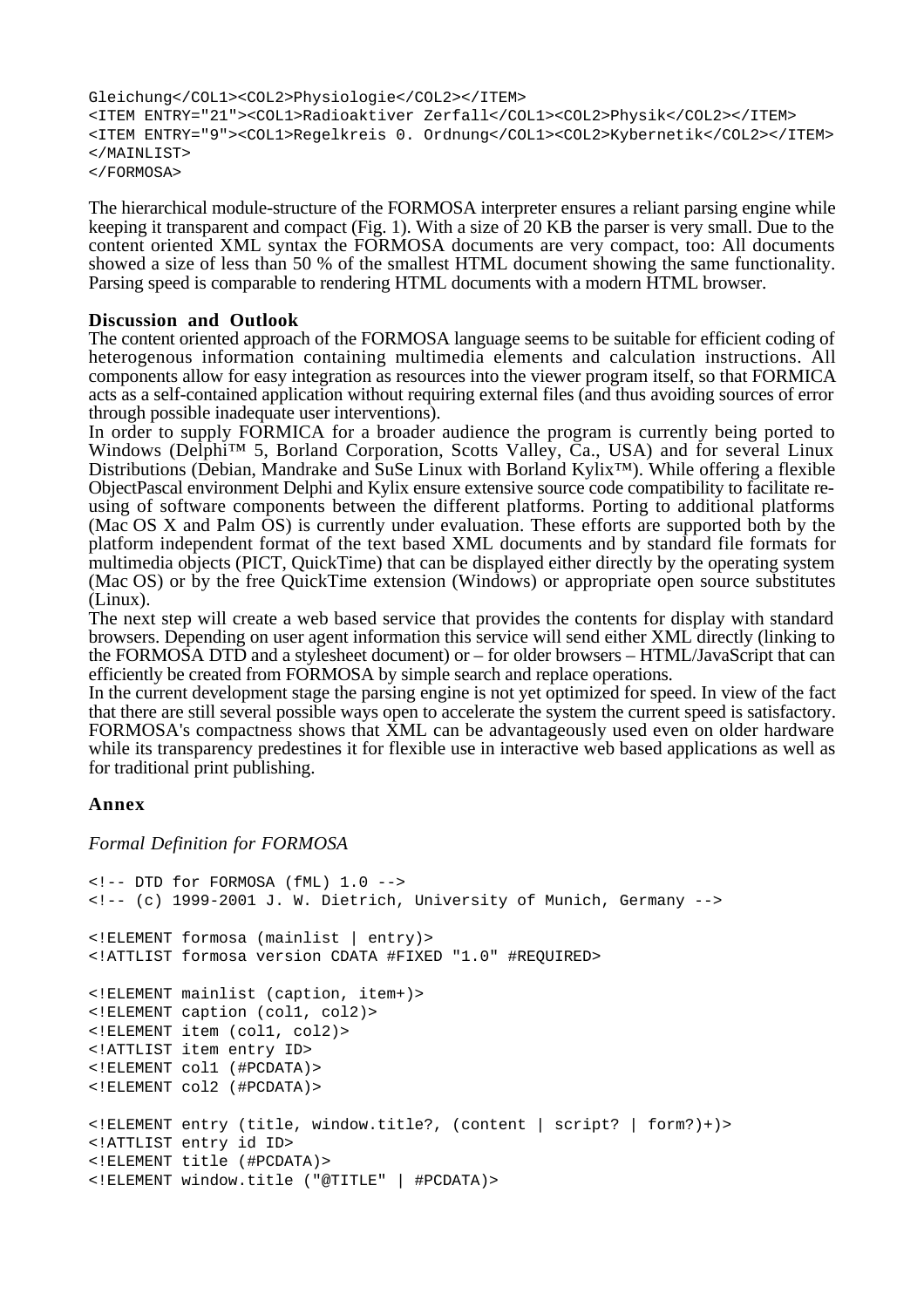<!ELEMENT content (eqn | img | mov | p | #PCDATA)\*> <!ELEMENT eqn (img, unit)> <!ELEMENT img EMPTY> <!ATTLIST img src CDATA #REQUIRED> <!ELEMENT mov EMPTY> <!ATTLIST mov src CDATA #REQUIRED> <!ELEMENT p (#PCDATA)> <!ELEMENT unit (#PCDATA)> <!ATTLIST unit factor CDATA> <!ELEMENT form ((textfield, unit)\*, replyfield\*, button)> <!ELEMENT replyfield (#PCDATA)> <!ATTLIST replyfield name CDATA> <!ATTLIST replyfield id ID #REQUIRED> <!ELEMENT button EMPTY> <!ATTLIST button name CDATA> <!ATTLIST button onclick CDATA> <!ELEMENT textfield (#PCDATA, unit)> <!ATTLIST textfield name CDATA> <!ATTLIST textfield id ID #REQUIRED> <!ELEMENT script ANY> ; EBNF Syntax for FORMOSA (fScript) 1.0 ; (c) 1999-2001 J. W. Dietrich, University of Munich, Germany script = block. block = {"global" ident {"," ident}} {"on" ident "(" expression ")" block "end" [ident]} statement. statement = ["set" ident "to" expression | ident | "display dialog" expression | "beep" [expression] | "if" condition "then" statement ["else" statement] "end if" | statement]. condition = expression ("=" | "<>" | "<" | "<=" | ">" | ">=") expression. expression = string |  $([ " + " | " - " ] term { (" + " | " - " ) term } ).$ term = factor  $\{($  "\*"  $|$  "\*"  $|$  "/") factor}. factor = ident | number | "(" expression ")" | "sqr" factor | "sqrt" factor | "sin" factor | "cos" factor | "exp" factor | "ln" factor | "arctan" factor. ident = letter {letter | digit}. number = digit {digit} ["." digit {digit}] ["e" ["+" | "-"] digit {digit}]. string = """ {character} """.  $character = letter | digit.$